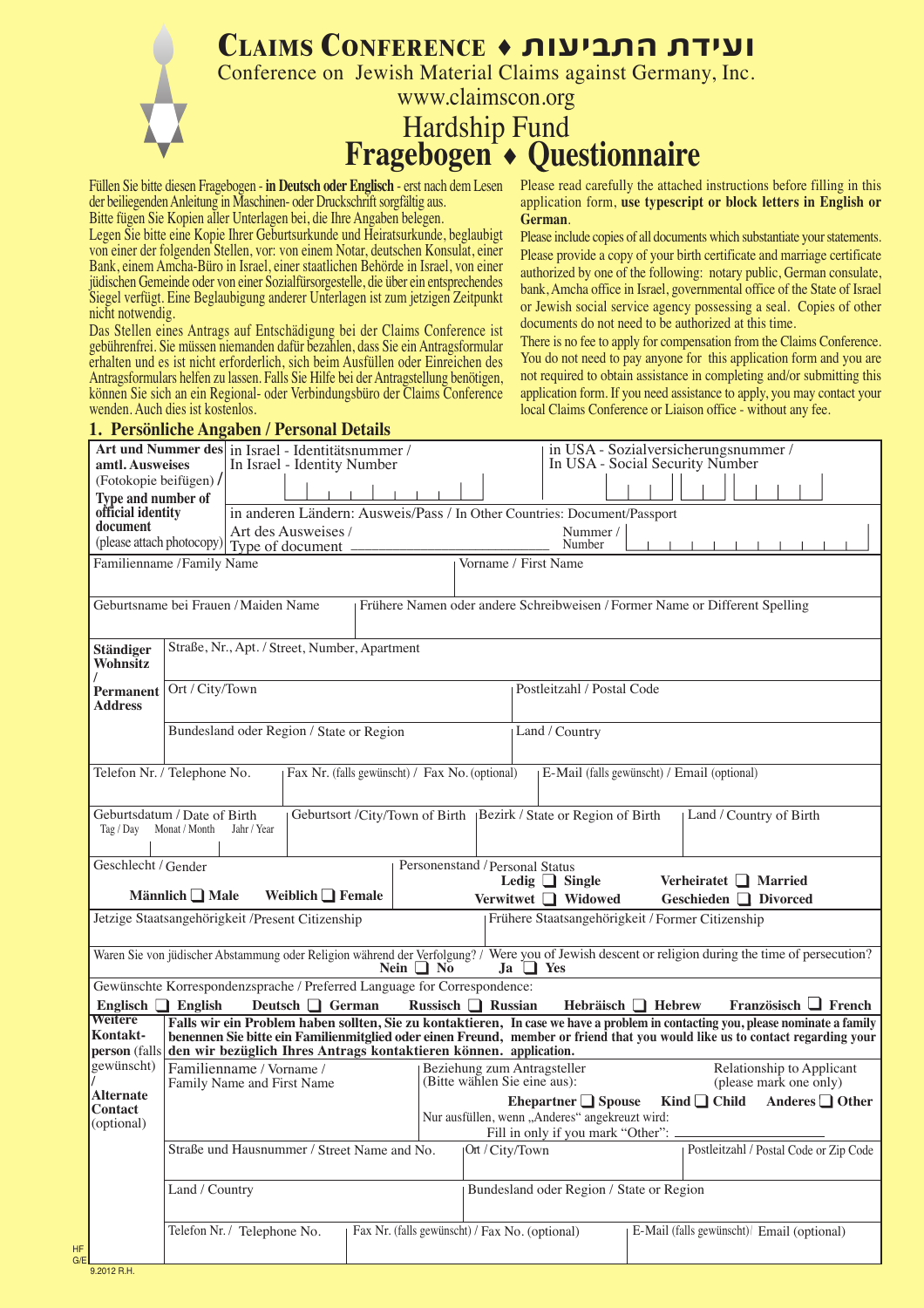$-2-$ 

Ausweisnummer, so wie im P.1 Document No. as written in Section 1

# **2. Wohnsitz / Domicile**

| Wohnsitz z. Zt. der Verfolgung: / Domicile at the beginning of persecution: |                                                                 |                                                                                                                                           |               |                |                      |                                                                                                                         |  |  |  |  |
|-----------------------------------------------------------------------------|-----------------------------------------------------------------|-------------------------------------------------------------------------------------------------------------------------------------------|---------------|----------------|----------------------|-------------------------------------------------------------------------------------------------------------------------|--|--|--|--|
| Ort / City/Town                                                             | Bezirk / State or Region                                        |                                                                                                                                           |               | Land / Country |                      |                                                                                                                         |  |  |  |  |
|                                                                             |                                                                 |                                                                                                                                           |               |                |                      |                                                                                                                         |  |  |  |  |
|                                                                             | Wohnsitz am 31. Dezember 1969: / Domicile on December 31, 1969: |                                                                                                                                           |               |                |                      |                                                                                                                         |  |  |  |  |
| Ort / City/Town                                                             | Bezirk / State or Region                                        |                                                                                                                                           |               | Land / Country |                      |                                                                                                                         |  |  |  |  |
|                                                                             |                                                                 |                                                                                                                                           |               |                |                      |                                                                                                                         |  |  |  |  |
| Wann haben Sie den kommunistischen Machtbereich verlassen?                  |                                                                 | Tag / $Day$                                                                                                                               | Monat / Month | Jahr / Year    |                      |                                                                                                                         |  |  |  |  |
| When did you leave the sphere of Communist influence?                       |                                                                 |                                                                                                                                           |               |                |                      |                                                                                                                         |  |  |  |  |
| In welches Land sind<br>Sie von dort eingewandert?                          | To which country did<br>you immigrate from there?               | Wann sind Sie in das Land Ihres<br>jetzigen Wohnsitzes eingewandert?<br>(bitte Fotokopie Ihrer Aus- und<br>Einwanderungspapiere beilegen) |               |                | immigration papers): | When did you immigrate to the country<br>of your present domicile? (please attach<br>a photocopy of your emigration and |  |  |  |  |
| Waren Sie jemals wohnhaft<br>in Berlin?                                     | Did you at any point in time<br>stay or reside in Berlin?       |                                                                                                                                           | Tag / Day     | Monat / Month  | Jahr / Year          |                                                                                                                         |  |  |  |  |
| Nein $\Box$<br>N <sub>0</sub>                                               | Yes                                                             |                                                                                                                                           |               |                |                      |                                                                                                                         |  |  |  |  |

### **3. Wo hielten Sie sich während der Verfolgung auf ? / Where Were You during the Period of Persecution?**

|           | Nr.<br>$\prime$<br>No. | <b>Von</b><br>From | <b>Bis</b><br>$\prime$<br>To | Ort der Verfolgung im genannten<br>Zeitabschnitt /<br>Place of persecution within the<br>indicated time periods | Art der Verfolgung (KZ, Ghetto, Leben im Versteck oder in der Illegalität,<br>Leben unter haftähnlichen Bedingungen, Zwangsarbeit, Flucht,<br>Freiheitsbeschränkung, wie z.B. Ausgangssperre, Meldepflicht mit<br>Aufenthaltsbeschränkung, Sterntragen etc.) bitte genau angeben /<br>Type of persecution (KZ, Ghetto, life in hiding or illegality, life<br>under conditions resembling imprisonment, forced labor camps<br>or compulsory labor, flight, restriction of movement like curfew,<br>compulsory registration with limitation of residence, wearing<br>the Star of David etc). Please state precisely |
|-----------|------------------------|--------------------|------------------------------|-----------------------------------------------------------------------------------------------------------------|-------------------------------------------------------------------------------------------------------------------------------------------------------------------------------------------------------------------------------------------------------------------------------------------------------------------------------------------------------------------------------------------------------------------------------------------------------------------------------------------------------------------------------------------------------------------------------------------------------------------|
|           | 1                      |                    |                              |                                                                                                                 |                                                                                                                                                                                                                                                                                                                                                                                                                                                                                                                                                                                                                   |
|           | $\mathbf 2$            |                    |                              |                                                                                                                 |                                                                                                                                                                                                                                                                                                                                                                                                                                                                                                                                                                                                                   |
|           | 3                      |                    |                              |                                                                                                                 |                                                                                                                                                                                                                                                                                                                                                                                                                                                                                                                                                                                                                   |
|           | 4                      |                    |                              |                                                                                                                 |                                                                                                                                                                                                                                                                                                                                                                                                                                                                                                                                                                                                                   |
|           | 5                      |                    |                              |                                                                                                                 |                                                                                                                                                                                                                                                                                                                                                                                                                                                                                                                                                                                                                   |
|           | 6                      |                    |                              |                                                                                                                 |                                                                                                                                                                                                                                                                                                                                                                                                                                                                                                                                                                                                                   |
| HF<br>G/E | 7                      |                    |                              |                                                                                                                 |                                                                                                                                                                                                                                                                                                                                                                                                                                                                                                                                                                                                                   |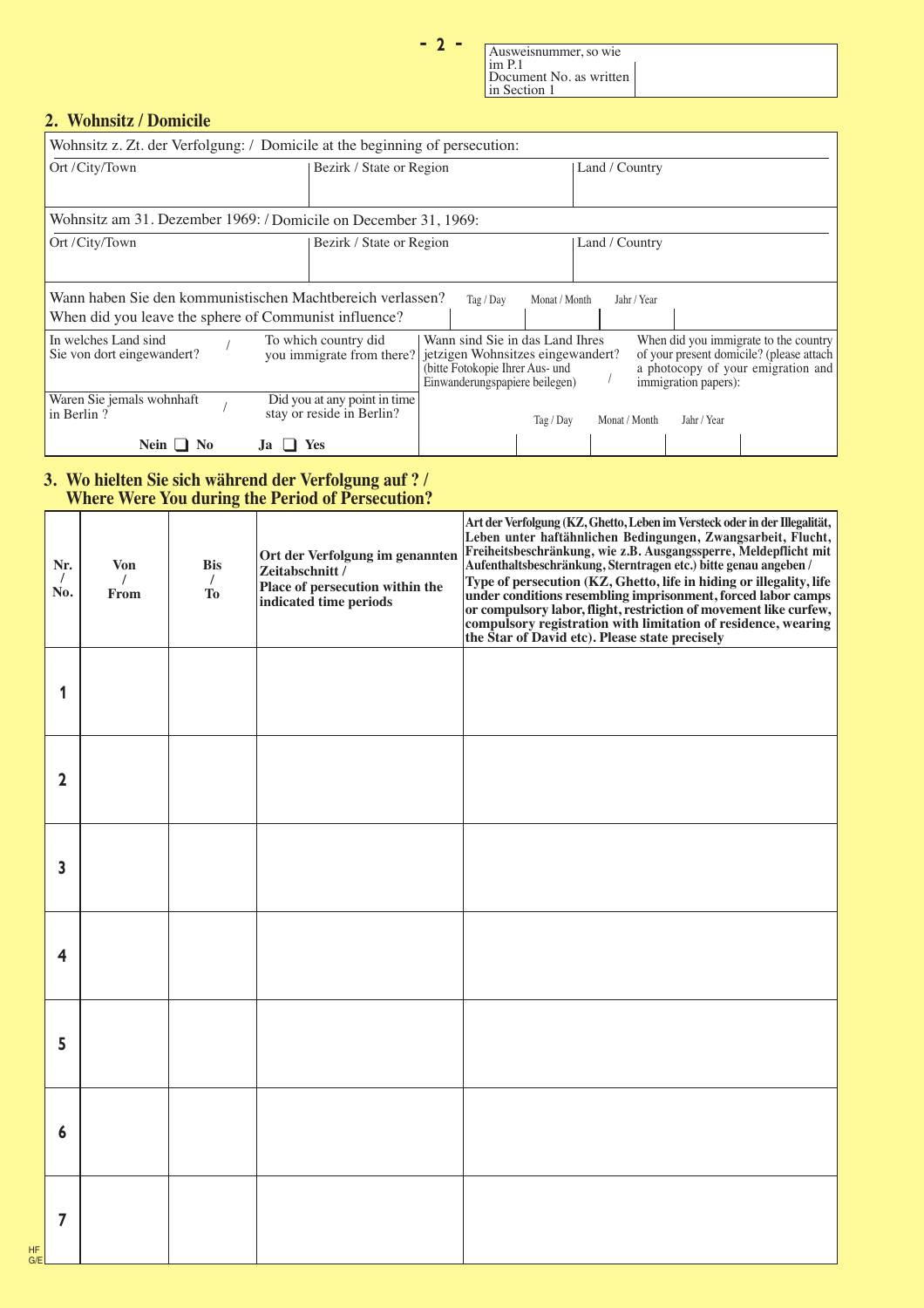| Ausweisnummer, so wie<br>$\lim_{ } P.1$ |  |
|-----------------------------------------|--|
| Document No. as written<br>In Section 1 |  |

**4. Kurze Beschreibung des Verfolgungsschicksals mit Angabe von Orten und Zeiten** (Bitte verwenden Sie ein separates Blatt Papier, falls der Platz nicht ausreicht)

|  |  |                                                                 |  |  | Please provide a concise description of persecution history with details of dates and places of persecution |
|--|--|-----------------------------------------------------------------|--|--|-------------------------------------------------------------------------------------------------------------|
|  |  | (please use separate sheet of paper if space is not sufficient) |  |  |                                                                                                             |

igen Sie Nachweise bei oder nennen Sie Zeugen. / Please attach evidence and/or names

# **5. Angaben über den Ehegatten** (auch, falls verstorben) / **Spouse Details** (please complete also if deceased)

|                                                           |                         |             | Vor- und Nachname des Ehegatten / First and Family Name of Spouse   Mädchenname bei Frauen / Maiden Name for Women | Geschlecht / Gender<br>Männlich $\Box$ Male<br>Weiblich $\Box$ Female |
|-----------------------------------------------------------|-------------------------|-------------|--------------------------------------------------------------------------------------------------------------------|-----------------------------------------------------------------------|
| Geboren am                                                | Tag / Day Monat / Month | Jahr / Year | Geburtsland / City/Town and Country of Birth                                                                       |                                                                       |
| Date of Birth                                             |                         |             |                                                                                                                    |                                                                       |
| Datum der Eheschließung                                   | Tag / Day Monat / Month | Jahr / Year | Stadt/Ort und Land der Eheschließung / City/Town and Country of Marriage                                           |                                                                       |
| Date of Marriage                                          |                         |             |                                                                                                                    |                                                                       |
| Falls verstorben, Datum des Todes Tag / Day Monat / Month |                         | Jahr / Year | Stadt/Ort und Land des Todes / City/Town and Country of Death                                                      |                                                                       |
| If deceased, Date of Death                                |                         |             |                                                                                                                    |                                                                       |

# **6. Angaben über die Kinder / Children's Details**

 $\Gamma$ 

|                  | Vor- und Nachname /<br><b>First and Family Name</b> | <b>Geburtsdaten / Date of Birth</b><br>Tag / Day   Monat / Month   Jahr / Year | Geburtsorte /<br><b>City/Town and Country of Birth</b> | <b>Wohnorte / Residence</b> |
|------------------|-----------------------------------------------------|--------------------------------------------------------------------------------|--------------------------------------------------------|-----------------------------|
|                  |                                                     |                                                                                |                                                        |                             |
|                  |                                                     |                                                                                |                                                        |                             |
|                  |                                                     |                                                                                |                                                        |                             |
|                  |                                                     |                                                                                |                                                        |                             |
| <b>HF</b><br>G/E |                                                     |                                                                                |                                                        |                             |

≠††≥††≠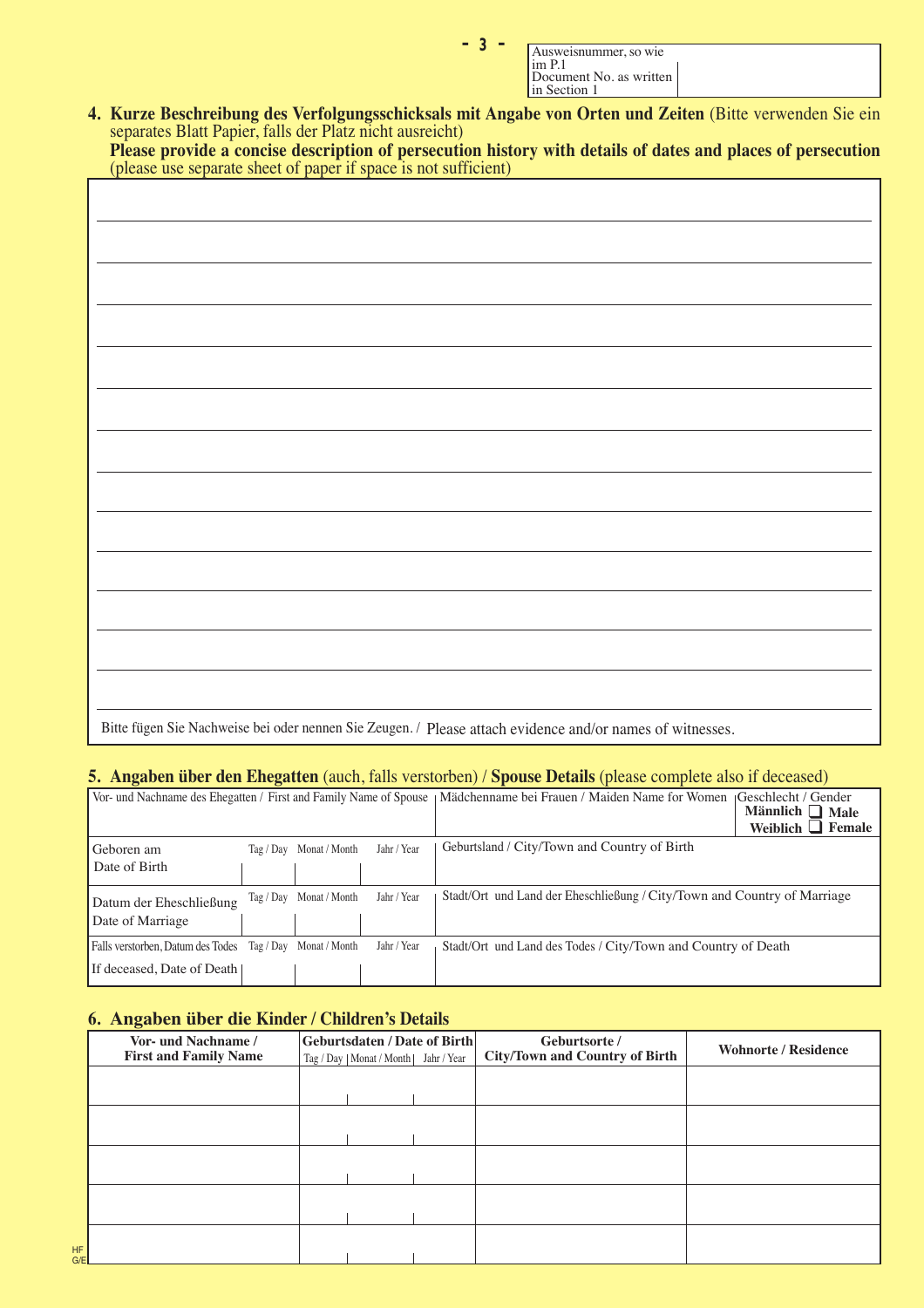| <b>Contract Contract Contract Contract Contract Contract Contract Contract Contract Contract Contract Contract Co</b><br><b>Contract Contract Contract Contract Contract Contract Contract Contract Contract Contract Contract Contract Co</b><br><b>Contract Contract Contract Contract Contract Contract Contract Contract Contract Contract Contract Contract Co</b> | <b>Service Service</b><br><b>Service Service</b> | <b>Contract Contract Contract Contract Contract Contract Contract Contract Contract Contract Contract Contract Co</b><br><b>Contract Contract Contract Contract Contract Contract Contract Contract Contract Contract Contract Contract Co</b> |
|-------------------------------------------------------------------------------------------------------------------------------------------------------------------------------------------------------------------------------------------------------------------------------------------------------------------------------------------------------------------------|--------------------------------------------------|------------------------------------------------------------------------------------------------------------------------------------------------------------------------------------------------------------------------------------------------|
|-------------------------------------------------------------------------------------------------------------------------------------------------------------------------------------------------------------------------------------------------------------------------------------------------------------------------------------------------------------------------|--------------------------------------------------|------------------------------------------------------------------------------------------------------------------------------------------------------------------------------------------------------------------------------------------------|

Ausweisnummer, so wie im P.1 Document No. as written in Section 1

### **7. Angaben über die Eltern und Geschwister** (bitte auch ausfüllen, falls verstorben) **Information about parents and siblings** (please complete also if deceased)

| <b>Angaben / Details</b>                                                                                                             |                | Vater / Father |                 |             |                | Mutter / Mother |             |
|--------------------------------------------------------------------------------------------------------------------------------------|----------------|----------------|-----------------|-------------|----------------|-----------------|-------------|
| Familienname                                                                                                                         |                |                |                 |             |                |                 |             |
| Family Name                                                                                                                          |                |                |                 |             |                |                 |             |
| Vorname                                                                                                                              |                |                |                 |             |                |                 |             |
| <b>First Name</b>                                                                                                                    |                |                |                 |             |                |                 |             |
| Vatersname (soweit zutreffend)                                                                                                       |                |                |                 |             |                |                 |             |
| Patronymic Name (if applicable)                                                                                                      |                |                |                 |             |                |                 |             |
| Geburtsname bei Frauen                                                                                                               |                |                |                 |             |                |                 |             |
| Maiden Name                                                                                                                          |                |                |                 |             |                |                 |             |
| Adresse                                                                                                                              |                |                |                 |             |                |                 |             |
| Address                                                                                                                              |                |                |                 |             |                |                 |             |
| Geburtsdatum                                                                                                                         | Tag / Day      | Monat / Month  |                 | Jahr / Year | Tag / Day      | Monat / Month   | Jahr / Year |
| Date of Birth                                                                                                                        |                |                |                 |             |                |                 |             |
| Geburtsort                                                                                                                           |                |                |                 |             |                |                 |             |
| City/Town and Country of Birth                                                                                                       |                |                |                 |             |                |                 |             |
| Datum des Todes                                                                                                                      | Tag / Day      | Monat / Month  |                 | Jahr / Year | Tag / Day      | Monat / Month   | Jahr / Year |
| Date of Death                                                                                                                        |                |                |                 |             |                |                 |             |
| Ort des Todes                                                                                                                        |                |                |                 |             |                |                 |             |
| City/Town and Country of Death                                                                                                       |                |                |                 |             |                |                 |             |
| Beruf (falls bekannt)                                                                                                                |                |                |                 |             |                |                 |             |
| Occupation (if known)                                                                                                                |                |                |                 |             |                |                 |             |
| In welchem Jahr verließen sie den<br>kommunistischen Machtbereich?<br>What year did they leave the sphere<br>of Communist influence? |                |                |                 |             |                |                 |             |
| Wurde ein Antrag an die Claims<br>Conference gestellt?<br>Was an application submitted to the<br>Claims Conference?                  | Nein $\Box$ No |                | $Ja$ $\Box$ Yes |             | Nein $\Box$ No | Ja              | $\Box$ Yes  |
| Wenn ja, geben Sie<br>bitte die Reg.-Nr. an:<br>If yes, please state the<br>registration number                                      |                |                |                 |             |                |                 |             |
| Wurden Sie zusammen mit Ihren Eltern verfolgt?<br>Were you persecuted together with your parents?                                    |                |                |                 |             | Nein $\Box$ No | $Ja \Box Yes$   |             |
| Waren Sie während der Verfolgung die ganze Zeit zusammen?<br>Were you together all the time during persecution?                      |                |                |                 |             | Nein $\Box$ No | $Ja \tI$ Yes    |             |
|                                                                                                                                      |                |                |                 |             |                |                 |             |
| Falls nicht, wo waren Ihre Eltern?                                                                                                   |                |                |                 |             |                |                 |             |
| If not, where were your parents?                                                                                                     |                |                |                 |             |                |                 |             |
| Warum waren Sie von Ihren Eltern getrennt?                                                                                           |                |                |                 |             |                |                 |             |
| Why were you separated from your parents?<br>НF                                                                                      |                |                |                 |             |                |                 |             |
| G/E                                                                                                                                  |                |                |                 |             |                |                 |             |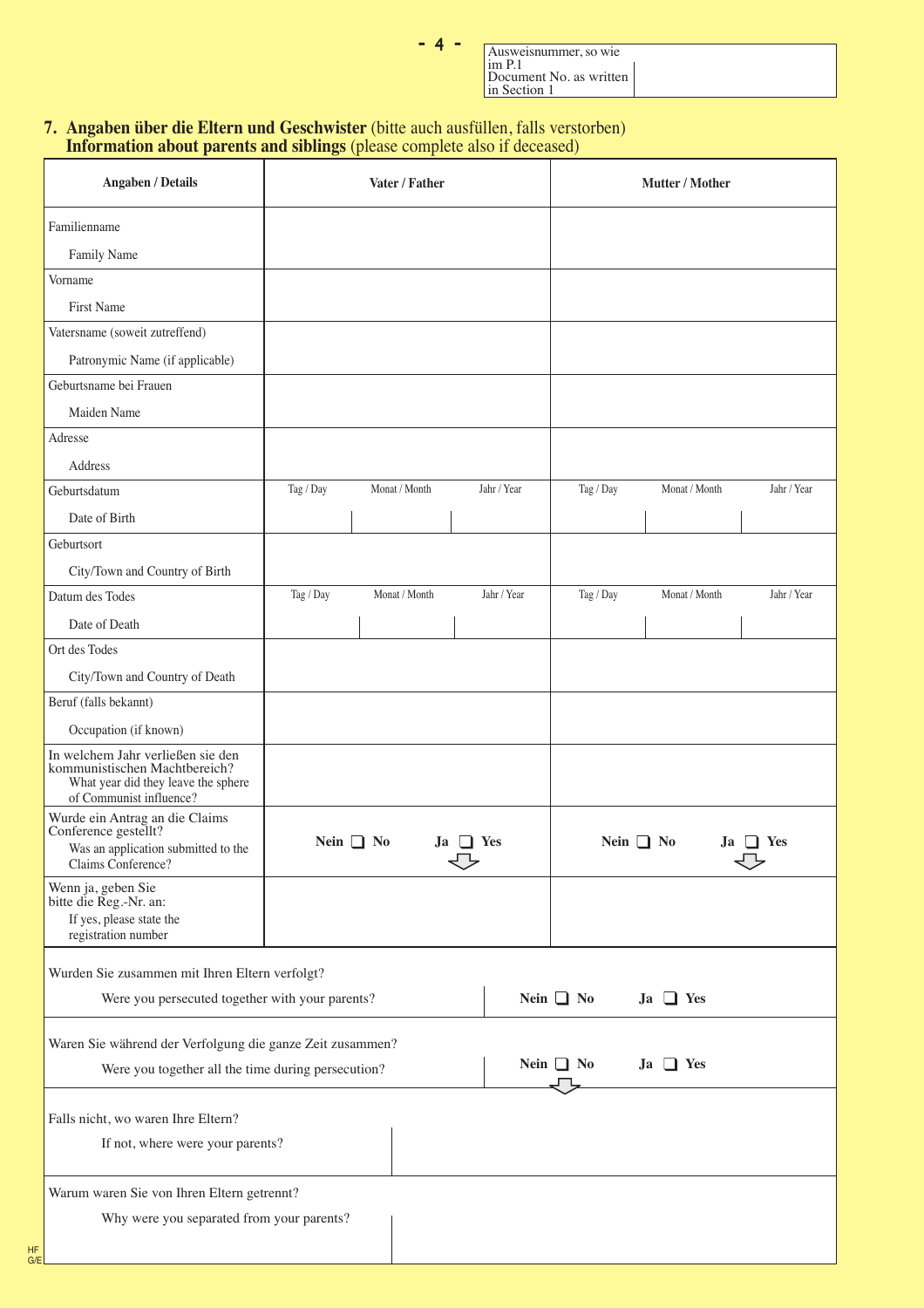| Ausweisnummer, so wie<br>$\lim_{ } P.1$ |  |
|-----------------------------------------|--|
| Document No. as written<br>In Section 1 |  |

#### **NOTE: Please make additional copies of this page if you have more than two (2) siblings. Zur Beachtung: Bitte machen Sie von dieser Seite zusätzliche Kopien, wenn Sie mehr als zwei (2) Geschwister haben.**

≠††µ††≠

| Angaben / Details                                                                                                                    | <b>Geschwister 1 / Sibling 1</b> |                | Geschwister 2 / Sibling 2 |             |                |                 |             |
|--------------------------------------------------------------------------------------------------------------------------------------|----------------------------------|----------------|---------------------------|-------------|----------------|-----------------|-------------|
| Familienname<br>Family Name                                                                                                          |                                  |                |                           |             |                |                 |             |
| Vorname<br><b>First Name</b>                                                                                                         |                                  |                |                           |             |                |                 |             |
| Vatersname (soweit zutreffend)<br>Patronymic Name (if applicable)                                                                    |                                  |                |                           |             |                |                 |             |
| Geburtsname bei Frauen<br>Maiden Name                                                                                                |                                  |                |                           |             |                |                 |             |
| Adresse<br>Address                                                                                                                   |                                  |                |                           |             |                |                 |             |
| Geburtsdatum<br>Date of Birth                                                                                                        | Tag / Day                        | Monat / Month  |                           | Jahr / Year | Tag / Day      | Monat / Month   | Jahr / Year |
| Geburtsort<br>City/Town and Country of Birth                                                                                         |                                  |                |                           |             |                |                 |             |
| Datum des Todes<br>Date of Death                                                                                                     | Tag / Day                        | Monat / Month  |                           | Jahr / Year | Tag / Day      | Monat / Month   | Jahr / Year |
| Ort des Todes<br>City/Town and Country of Death                                                                                      |                                  |                |                           |             |                |                 |             |
| In welchem Jahr verließen sie den<br>kommunistischen Machtbereich?<br>What year did they leave the sphere<br>of Communist influence? |                                  |                |                           |             |                |                 |             |
| Wurde ein Antrag an die Claims<br>Conference gestellt?<br>Was an application submitted to the<br>Claims Conference?                  |                                  | Nein $\Box$ No | $Ja \Box Yes$             |             | Nein $\Box$ No | .Ja             | l Yes       |
| Wenn ja, geben Sie<br>bitte die Reg.-Nr. an:<br>If yes, please state the<br>registration number                                      |                                  |                |                           |             |                |                 |             |
| Wurden Sie zusammen mit Ihren Geschwistern verfolgt?<br>Were you persecuted together with your siblings?                             |                                  |                |                           |             | Nein $\Box$ No | $Ja$ $\Box$ Yes |             |
| Waren Sie während der Verfolgung die ganze Zeit zusammen?<br>Were you together all the time during persecution?                      |                                  |                |                           |             | Nein $\Box$ No | $Ja \tI$ Yes    |             |
| Falls nicht, wo waren Ihre Geschwister?<br>If not, where were your siblings?                                                         |                                  |                |                           |             |                |                 |             |
| Warum waren Sie von Ihren Geschwistern getrennt?<br>Why were you separated from your siblings?                                       |                                  |                |                           |             |                |                 |             |
|                                                                                                                                      |                                  |                |                           |             |                |                 |             |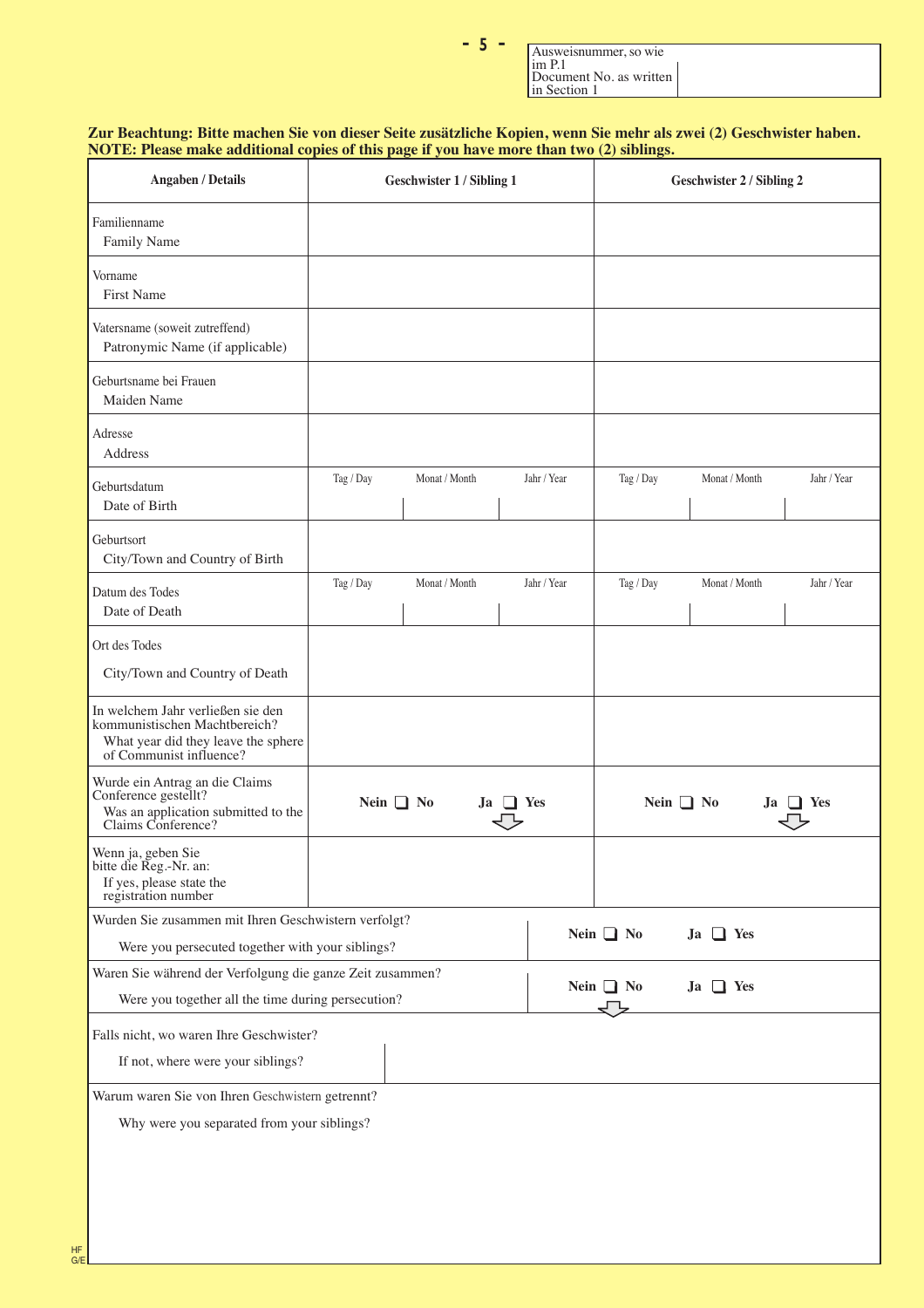| $-6$                                                                                                                                                                                                                                                                                                                                                                                                                     | Ausweisnummer, so wie                                                                                                                                                                                                                                                                                                                                                         |
|--------------------------------------------------------------------------------------------------------------------------------------------------------------------------------------------------------------------------------------------------------------------------------------------------------------------------------------------------------------------------------------------------------------------------|-------------------------------------------------------------------------------------------------------------------------------------------------------------------------------------------------------------------------------------------------------------------------------------------------------------------------------------------------------------------------------|
|                                                                                                                                                                                                                                                                                                                                                                                                                          | im <sub>P.1</sub><br>Document No. as written<br>in Section 1                                                                                                                                                                                                                                                                                                                  |
| 8. Entschädigungsarten / Compensation                                                                                                                                                                                                                                                                                                                                                                                    |                                                                                                                                                                                                                                                                                                                                                                               |
| Haben Sie aufgrund der deutschen Wiedergutmachungsgesetze                                                                                                                                                                                                                                                                                                                                                                | Did you already get compensation for persecution under the                                                                                                                                                                                                                                                                                                                    |
| (BEG) bereits Entschädigungsleistungen für die Verfolgung erhalten?<br>Nein $\Box$ No                                                                                                                                                                                                                                                                                                                                    | German Federal Indemnification Law (BEG)?<br>$Ja$ $\Box$ Yes                                                                                                                                                                                                                                                                                                                  |
| Erhalten Sie eine Rente vom Israelischen Finanzministerium gemäß<br>dem Gesetz für Invaliden der NS-Verfolgung?<br>Nein $\Box$ No                                                                                                                                                                                                                                                                                        | Do you receive a pension from the Israel Finance Ministry<br>pursuant to the law for Invalids of Nazi Persecution<br>$Ja \Box Yes$                                                                                                                                                                                                                                            |
| Haben Sie jemals erhalten oder erhalten Sie eine Entschädigung<br>nach dem österreichischen Opferfürsorgegesetz (OFG)?<br>Nein $\Box$ No                                                                                                                                                                                                                                                                                 | Did you or do you receive compensation under the Austrian<br>law regarding relief for victims (OFG)?<br>$Ja \Box Yes$                                                                                                                                                                                                                                                         |
| Haben Sie jemals erhalten oder erhalten Sie eine Entschädigung von<br>Berlin nach dem Gesetz über die Anerkennung und Versorgung der<br>politisch, rassisch oder religiös Verfolgten des Nationalsozialismus<br>$PrvG$ ?<br>Nein $\Box$ No                                                                                                                                                                               | Did you or do you receive compensation from Berlin under the<br>law on recognizing and supporting people persecuted by the<br>Nazis for political, racial or religious reasons (PrVG)?<br>$Ja \Box Yes$                                                                                                                                                                       |
| 9. Frühere Zahlungen / Previous Payments                                                                                                                                                                                                                                                                                                                                                                                 |                                                                                                                                                                                                                                                                                                                                                                               |
| Bitte beantworten Sie die nachfolgenden Fragen nur, wenn Sie<br>Staatsangehöriger eines der nachstehenden Länder zum<br>Zeitpunkt der Verfolgung und im genannten Jahr waren:<br>Österreich (vor dem 13. März 1938), Belgien (1960), Dänemark<br>(1959), Frankreich (1960), Italien (1961), Luxemburg (1959),<br>Niederlande (1960), Norwegen (1959), Schweden (1964), Schweiz<br>(1961), Vereinigtes Königreich (1964). | Please only answer this section if you were a citizen of one<br>of the following countries at the time of persecution and<br>in the year stated: Austria (before 13 March 1938), Belgium<br>(1960), Denmark (1959), France (1960), Italy (1961),<br>Luxembourg (1959), the Netherlands (1960), Norway<br>(1959), Sweden (1964), Switzerland (1961), United Kingdom<br>(1964). |
| Frühere Zahlungen aufgrund von Globalabkommen zwischen<br>westeuropäischen Staaten und der Bundesrepublik Deutschland.                                                                                                                                                                                                                                                                                                   | Previous Payments under Global Agreements between Western<br>European Countries and the Federal Republic of Germany.                                                                                                                                                                                                                                                          |
| (a) Welche Staatsangehörigkeit besaßen Sie zwischen 1933 und<br>1945 (bitte benennen Sie den jeweiligen Zeitraum genau)?                                                                                                                                                                                                                                                                                                 | (a) What citizenship(s) did you possess between $1933$ and<br>1945 [give complete details of period(s)]?                                                                                                                                                                                                                                                                      |
|                                                                                                                                                                                                                                                                                                                                                                                                                          |                                                                                                                                                                                                                                                                                                                                                                               |
|                                                                                                                                                                                                                                                                                                                                                                                                                          |                                                                                                                                                                                                                                                                                                                                                                               |
|                                                                                                                                                                                                                                                                                                                                                                                                                          |                                                                                                                                                                                                                                                                                                                                                                               |
|                                                                                                                                                                                                                                                                                                                                                                                                                          |                                                                                                                                                                                                                                                                                                                                                                               |
|                                                                                                                                                                                                                                                                                                                                                                                                                          |                                                                                                                                                                                                                                                                                                                                                                               |
|                                                                                                                                                                                                                                                                                                                                                                                                                          |                                                                                                                                                                                                                                                                                                                                                                               |
|                                                                                                                                                                                                                                                                                                                                                                                                                          |                                                                                                                                                                                                                                                                                                                                                                               |
|                                                                                                                                                                                                                                                                                                                                                                                                                          |                                                                                                                                                                                                                                                                                                                                                                               |
| (b) Bitte teilen Sie mit, welche Staatsangehörigkeit(en) Sie von<br>1945 bis jetzt besaßen (bitte benennen Sie den jeweiligen<br>Zeitraum genau):                                                                                                                                                                                                                                                                        | (b) Please state which citizenship (s) you possessed from 1945<br>till now [give complete details of $period(s)$ ]:                                                                                                                                                                                                                                                           |
|                                                                                                                                                                                                                                                                                                                                                                                                                          |                                                                                                                                                                                                                                                                                                                                                                               |
|                                                                                                                                                                                                                                                                                                                                                                                                                          |                                                                                                                                                                                                                                                                                                                                                                               |
|                                                                                                                                                                                                                                                                                                                                                                                                                          |                                                                                                                                                                                                                                                                                                                                                                               |
|                                                                                                                                                                                                                                                                                                                                                                                                                          |                                                                                                                                                                                                                                                                                                                                                                               |
|                                                                                                                                                                                                                                                                                                                                                                                                                          |                                                                                                                                                                                                                                                                                                                                                                               |
|                                                                                                                                                                                                                                                                                                                                                                                                                          |                                                                                                                                                                                                                                                                                                                                                                               |
|                                                                                                                                                                                                                                                                                                                                                                                                                          |                                                                                                                                                                                                                                                                                                                                                                               |
|                                                                                                                                                                                                                                                                                                                                                                                                                          |                                                                                                                                                                                                                                                                                                                                                                               |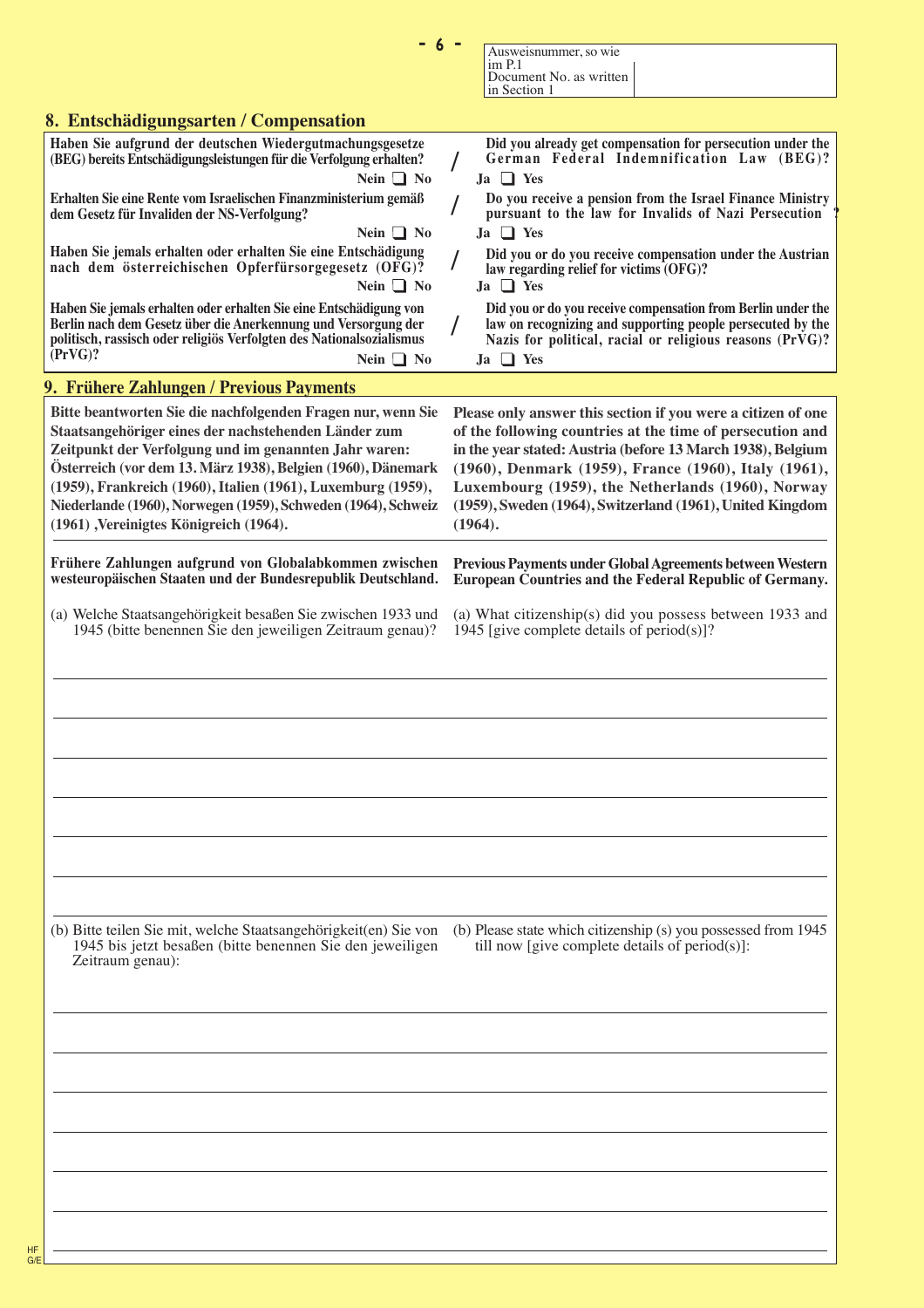|                                                                                                                                                                                                                                                                                                                                                                                                                                                                                                                                                                          |                                                                                                                                                                                                                                                                                                                                      |                                                                                                                                                                                                                                                                                                                                                                                                                                                                                      | in Section 1                                       |                                                              |  |
|--------------------------------------------------------------------------------------------------------------------------------------------------------------------------------------------------------------------------------------------------------------------------------------------------------------------------------------------------------------------------------------------------------------------------------------------------------------------------------------------------------------------------------------------------------------------------|--------------------------------------------------------------------------------------------------------------------------------------------------------------------------------------------------------------------------------------------------------------------------------------------------------------------------------------|--------------------------------------------------------------------------------------------------------------------------------------------------------------------------------------------------------------------------------------------------------------------------------------------------------------------------------------------------------------------------------------------------------------------------------------------------------------------------------------|----------------------------------------------------|--------------------------------------------------------------|--|
|                                                                                                                                                                                                                                                                                                                                                                                                                                                                                                                                                                          |                                                                                                                                                                                                                                                                                                                                      |                                                                                                                                                                                                                                                                                                                                                                                                                                                                                      |                                                    |                                                              |  |
| (c) Haben Sie unter (b) eines oder mehrere der<br>nachfolgenden Länder genannt: Österreich, Belgien,<br>Dänemark, Frankreich, Italien, Luxemburg,<br>Niederlande, Norwegen, Schweiz, Schweden oder<br>Vereinigtes Königreich?<br>Nein $\Box$ No<br>Falls ja, haben Sie von Österreich, Belgien, Dänemark,<br>Frankreich, Italien, Luxemburg, den Niederlanden,<br>Norwegen, der Schweiz, Schweden oder dem<br>Vereinigten Königreich eine Zahlung für Verfolgung<br>während des Holocaust erhalten?<br>Nein $\Box$ No<br>Wenn ja, bitte anführen / If yes, please state: |                                                                                                                                                                                                                                                                                                                                      | (c) Did the countries you listed in question (b) include one or<br>more of the following: Austria, Belgium, Denmark, France,<br>Italy, Luxembourg, the Netherlands, Norway, Switzerland,<br>Sweden or the United Kingdom?<br>$Ja$ $\Box$ Yes<br>↽<br>If yes, did you receive a payment from Austria, Belgium,<br>Denmark, France, Italy, Luxembourg, the Netherlands, Norway,<br>Switzerland, Sweden or the United Kingdom for persecution<br>during the Holocaust?<br>$Ja \Box Yes$ |                                                    |                                                              |  |
| Land / Country                                                                                                                                                                                                                                                                                                                                                                                                                                                                                                                                                           | Währung / Currency                                                                                                                                                                                                                                                                                                                   |                                                                                                                                                                                                                                                                                                                                                                                                                                                                                      | <b>Betrag / Amount</b>                             | Datum / Date                                                 |  |
|                                                                                                                                                                                                                                                                                                                                                                                                                                                                                                                                                                          |                                                                                                                                                                                                                                                                                                                                      |                                                                                                                                                                                                                                                                                                                                                                                                                                                                                      |                                                    |                                                              |  |
| (d) Ich erhalte derzeit eine Rente für Verfolgung während<br>des Holocaust von (bitte nennen Sie das Land oder die<br>Organisation):                                                                                                                                                                                                                                                                                                                                                                                                                                     |                                                                                                                                                                                                                                                                                                                                      |                                                                                                                                                                                                                                                                                                                                                                                                                                                                                      | Holocaust from (list the country or organization): | (d) I currently receive a pension for persecution during the |  |
| (e) Antragsteller, die ihren Wohnsitz in den Niederlanden haben<br>oder zum Zeitpunkt der Verfolgung niederländische<br>Staatsbürger waren, beantworten folgende Fragen. Die Angaben<br>werden die Bearbeitung Ihres Antrags sehr erleichtern:<br>- Falls Sie eine WUV-Rente erhalten, geben Sie bitte das<br>WUV-Aktenzeichen an, falls bekannt:                                                                                                                                                                                                                        | (e) For applicants residing in the Netherlands or who were Dutch<br>citizens at the time of persecution, please answer the following<br>questions. These answers will greatly assist in the processing<br>of your application:<br>- If you receive a pension from the WUV, please provide us with<br>your WUV file number, if known: |                                                                                                                                                                                                                                                                                                                                                                                                                                                                                      |                                                    |                                                              |  |

≠††∑††≠

Ausweisnummer, so wie

Document No. as written

im P.1

- Falls Sie eine CADSU II-Zahlung von der niederländischen Regierung erhalten haben, geben Sie bitte das Aktenzeichen an, falls bekannt:

- If you received a payment from CADSU II from the Dutch Government, please enter your file number, if known:

## **10.Andere Fonds der Claims Conference / Other Funds of the Claims Conference**

|           | (a) Haben Sie schon jemals einen Antrag an den Härtefonds<br>gestellt?                                         | (a) Have you ever filed a claim with the Hardship Fund?                                                     |  |  |  |
|-----------|----------------------------------------------------------------------------------------------------------------|-------------------------------------------------------------------------------------------------------------|--|--|--|
|           | (b) Haben Sie einen Antrag an den Artikel 2-Fonds der<br>Claims Conference gestellt?                           | (b) Did you file a claim with the Claims Conference Article<br>2 Fund?                                      |  |  |  |
|           | Wenn ja:                                                                                                       | If yes:                                                                                                     |  |  |  |
|           | Zahlung erhalten                                                                                               | Payment received                                                                                            |  |  |  |
|           | Antrag abgelehnt                                                                                               | Claim rejected                                                                                              |  |  |  |
|           | Noch keine Entscheidung                                                                                        | Not as yet decided                                                                                          |  |  |  |
|           |                                                                                                                |                                                                                                             |  |  |  |
|           | Bitte Aktenzeichen angeben:                                                                                    | Please state the file number:                                                                               |  |  |  |
|           | (c) Haben Sie einen Antrag an den Central and Eastern European<br>Fund (CEEF) gestellt?                        | (c) Did you file a claim with the Claims Conference Central and<br>Eastern European Fund (CEEF)?            |  |  |  |
|           | Wenn ja, bitte Aktenzeichen angeben:                                                                           | If yes, please state the file number:                                                                       |  |  |  |
|           | (d) Haben Sie einen Antrag auf Zahlung aus dem Programm<br>für ehemalige Sklaven- und Zwangsarbeiter gestellt? | (d) Did you apply for a payment from the Claims Conference<br>Program for Former Slave and Forced Laborers? |  |  |  |
| HF<br>G/E | Wenn ja, bitte Aktenzeichen angeben:                                                                           | If yes, please state the file number:                                                                       |  |  |  |